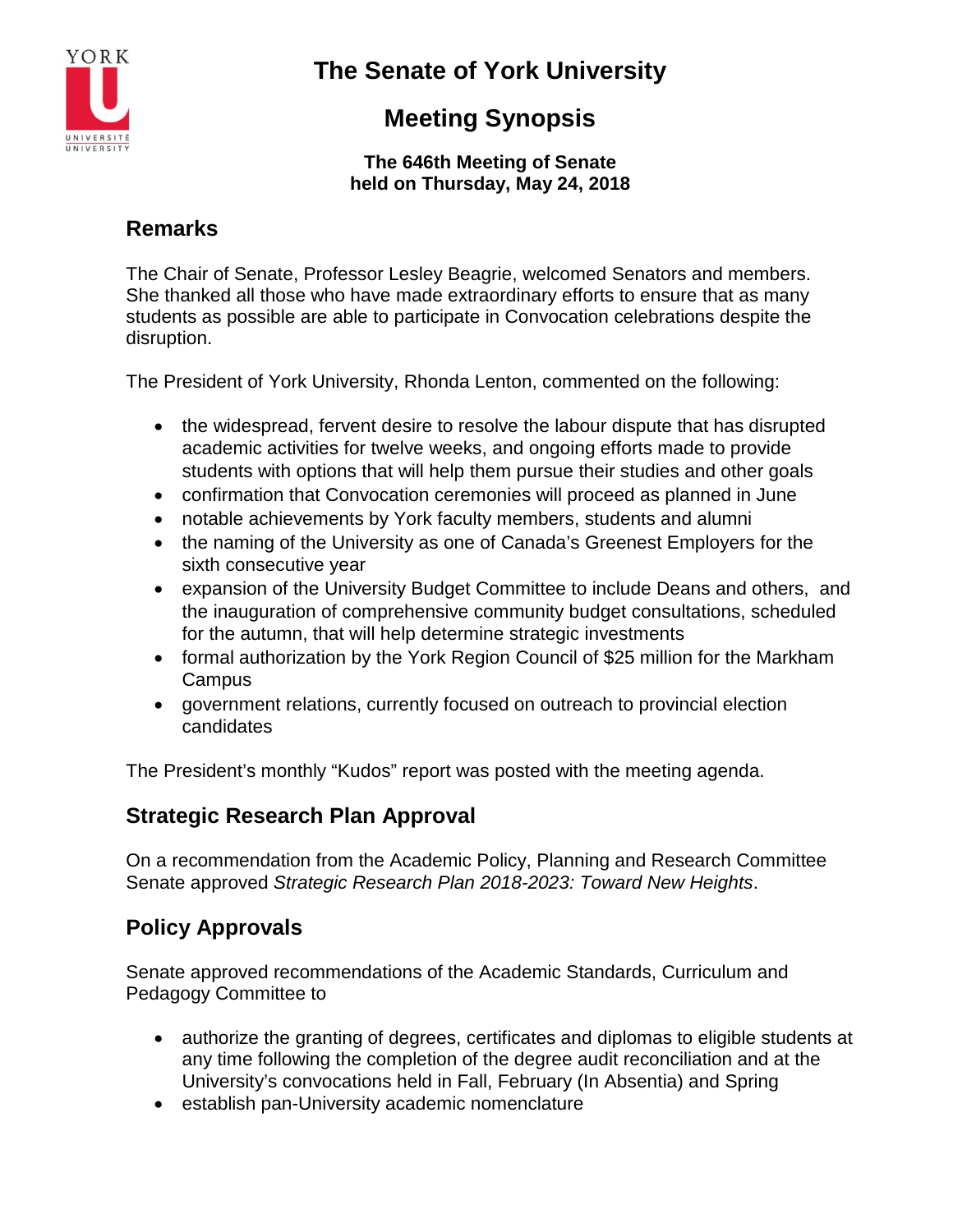# **The Senate of York University**

## **Meeting Synopsis**

## **Curriculum Approvals**

Senate approved changes to the requirements for the BA degree program in Educational Studies, Faculty of Education to increase the number of major credits for the Honours and Honours double major degree options from 42 to 48 and increase the number of required credits for the Honours Minor degree option from 30 to 33

### **Senate Elections**

Senate approved a slate of candidates presented by the Executive Committee with the result that a number of individuals were acclaimed to positions on Senate committees while others will be elected as the result of a ballot conducted from May 25 to June 2.

### **Reports**

Professors David Mutimer and Lauren Sergio, Senators on the Board of Governors, transmitted a synopsis of the May 1, 2018 meeting of the Board.

Senate received the spring report of the Provost on major academic planning initiatives, including Markham Centre Campus planning, complement and enrolments, and progress on Institutional Integrated Resource Plan objectives intended to help achieve University Academic Plan goals

### **Committee Information Items**

#### **Executive**

The Executive Committee's information items included the following:

- actions taken by the Committee prior to and since the outset of the disruption that began on March 5 as a result of the CUPE 3903 strike
- topics covered at the spring Meeting of Senate Committee chairs and secretaries
- agreement to take up a request, as part of the triennial review of Senate rules, to consider strengthened language about standards of conduct at meetings and when communicating as Senators
- the status of proposed changes to rules submitted for review by Faculty Councils

#### **Academic Policy, Planning and Research**

APPRC's report previewed items expected to be included in its June report to Senate.